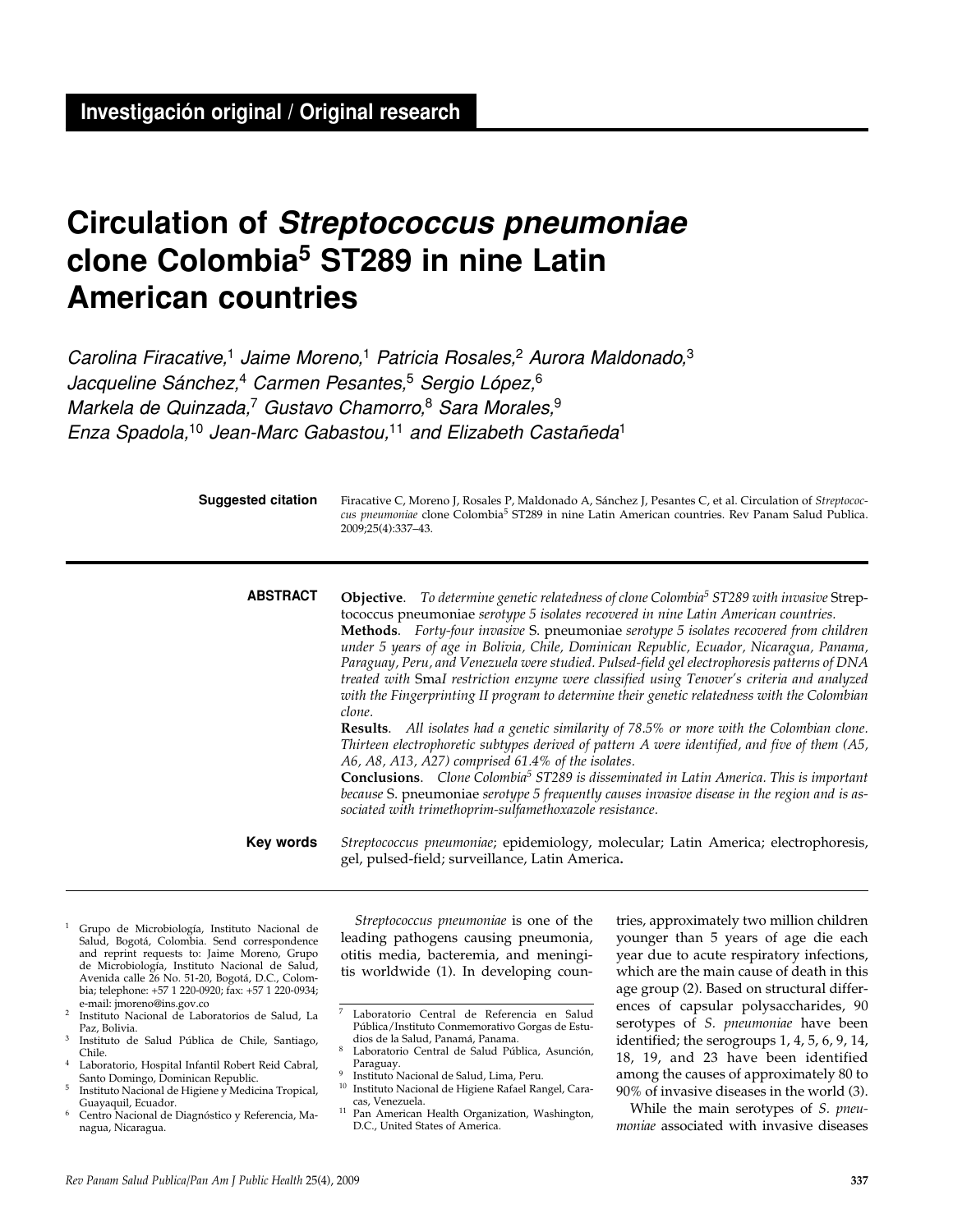have been determined in various countries and age groups (3, 4), it is important to establish if these isolates are genetically related and if they are disseminated internationally as well as locally. Several molecular studies have shown that the prevalence of some serotypes is due to the presence of clones that are mainly associated with antibiotic resistant traits and have a wide geographic distribution (5). Since the first description of *S. pneumoniae* isolates non-susceptible to penicillin, there has been a rapid dissemination of clones resistant to that antibiotic, particularly serotypes 23F and 19F clones (5). The dissemination of penicillin-susceptible clones has been reported as well (6).

Since 1994, the Regional Vaccine System (SIREVA) of the Pan American Health Organization (PAHO) has carried out a surveillance program to identify the distribution of capsular types and antimicrobial susceptibility of *S. pneumoniae* isolates in the Latin American region. Based on the results of the program, it has been possible to determine that *S. pneumoniae* serotype 5 isolates are one of the most important causes of invasive disease in young children (1, 4, 7) and one of the most frequently isolated serotypes in Latin America (3, 8, 9). In Colombia, it was determined that *S. pneumoniae* serotype 5 isolates are genetically related according to the chromosomal DNA restriction patterns, suggesting the circulation of one clone, which is phenotypically characterized for being penicillin-susceptible as well as tetracycline- and chloramphenicol-resistant (10), and is defined by the Pneumococcal Molecular Epidemiology Network (PMEN) as the clone Colombia5 ST289 (6), formerly called the Colombia<sup>5</sup>-19 clone.

In 2002, a molecular study on *S. pneumoniae* serotype 5 isolates recovered in Argentina, Brazil, Guatemala, Mexico, and Uruguay was performed as part of surveillance of capsular types and antimicrobial susceptibilities of *S. pneumoniae* in the Latin American region*,* and the circulation of the Colombia<sup>5</sup> ST289 clone in those countries was established (11). Currently, all countries of the region participate in the surveillance program. The objective of the current study was to determine the genetic relatedness of the Colombia<sup>5</sup> ST289 clone with the invasive *S. pneumoniae* serotype 5 isolates recovered in nine Latin American countries as a way of exploring the circulation of the Colombian clone in those

countries and thus contributing to the surveillance program.

## **MATERIALS AND METHODS**

## **Isolates**

Forty-four *S. pneumoniae* serotype 5 isolates recovered in the nine countries between 2000 and 2005 from cerebral spinal fluid (50%), blood (31.8%), and pleural liquid (18.2%) of children less than 5 years old, with diagnosis of invasive disease such as meningitis (45.5%), pneumonia (27.3%), sepsis (18.2%), and others (9.1%), were studied. The countries of origin of the isolates were Bolivia (*n* = 8), Chile (*n* = 7), Dominican Republic (*n* = 7), Ecuador (*n* = 6), Nicaragua (*n* = 4), Panama (*n* = 2), Paraguay (*n* = 5), Peru (*n* = 3), and Venezuela  $(n = 2)$ . The number of invasive *S*. *pneumoniae* serotype 5 isolates studied was determined by the number of isolates of this type submitted by the nine collaborating national laboratories (study participants). Latin American countries without isolates of this type did not participate in the study.

All invasive *S. pneumoniae* isolates recovered from children less than 5 years old in the nine participating countries between 2000 and 2005 are shown in Table 1, as well as the number and proportion of isolates submitted to the authors of the current study. Isolates submitted for study were shipped in Amies transport medium with activated charcoal (12). The nine study participants provided the results of the isolate serotyping, which was done using the quellung reaction with antisera produced by the Statens Seruminstitut of Copenhagen, Denmark (12), as well as the data on antimicrobial susceptibility to penicillin, ceftriaxone, vancomycin, erythromycin, tetracycline, chloramphenicol, and trimethoprim-sulfamethoxazole (TMP-SMX), which were determined by both the disk diffusion method (Kirby-Bauer) and broth microdilution, according to National Committee for Clinical Laboratory Standards (NCCLS) (13) (now Clinical and Laboratory Standards Institute, CLSI).

The 44 isolates were susceptible to penicillin, ceftriaxone, vancomycin, and erythromycin. In addition, 40 (91%) and 41 (93.2%) were also susceptible to tetracycline and chloramphenicol respectively. The four isolates recovered in Nicaragua were resistant to tetracycline, and three of them were also resistant to chloramphenicol. In regard to TMP-SMX, resistance was observed in 30 (68.2%) of the isolates: four (out of seven) from Chile; four (out of five) from Paraguay; three (out of four) from Nicaragua; and the 19 isolates recovered in Bolivia, Ecuador, Panama, and Peru. All seven isolates from the Dominican Republic and both isolates from Venezuela were TMP-SMX–susceptible.

# **Pulsed-field gel electrophoresis**

Pulsed-field gel electrophoresis (PFGE) was carried out according to the protocol of Vela et al. (14). The isolates were embedded in 1.5% SeaKem Gold agarose plugs (Cambrex Corporation, East Rutherford, NJ, USA). The plugs were digested with 5-µg/mL ribonuclease A, 1-mg/mL proteinase K, and 20 U of *Sma*I restriction enzyme (Promega, Madison,

**TABLE 1. Number of invasive Streptococcus pneumoniae serotype 5 isolates recovered, and submitted for study, out of all invasive S. pneumoniae isolates recovered from children less than 5 years old in nine Latin American countries between 2000 and 2005**

|                    | Total invasive<br>S. pneumoniae<br>isolates recovered<br>(No.) |                | Invasive S. pneumoniae<br>serotype 5 isolates |     |         |  |
|--------------------|----------------------------------------------------------------|----------------|-----------------------------------------------|-----|---------|--|
|                    |                                                                |                | Recovered                                     |     | Studied |  |
| Country            |                                                                | No.            | $\%$                                          | No. | $\%$    |  |
| <b>Bolivia</b>     | 151                                                            | 8              | 5.3                                           | 8   | 100     |  |
| Chile              | 2 0 0 3                                                        | 116            | 5.8                                           |     | 6.0     |  |
| Dominican Republic | 415                                                            | 13             | 3.1                                           |     | 53.8    |  |
| Ecuador            | 55                                                             | 6              | 10.9                                          | 6   | 100     |  |
| Nicaragua          | 39                                                             | 4              | 10.2                                          | 4   | 100     |  |
| Panama             | 54                                                             | $\overline{2}$ | 3.7                                           | 2   | 100     |  |
| Paraguay           | 478                                                            | 74             | 15.5                                          | 5   | 6.8     |  |
| Peru               | 143                                                            | 12             | 8.4                                           | 3   | 25      |  |
| Venezuela          | 407                                                            | 38             | 9.3                                           | 2   | 5.3     |  |
| Total              | 3475                                                           | 273            | 7.8                                           | 44  | 16.1    |  |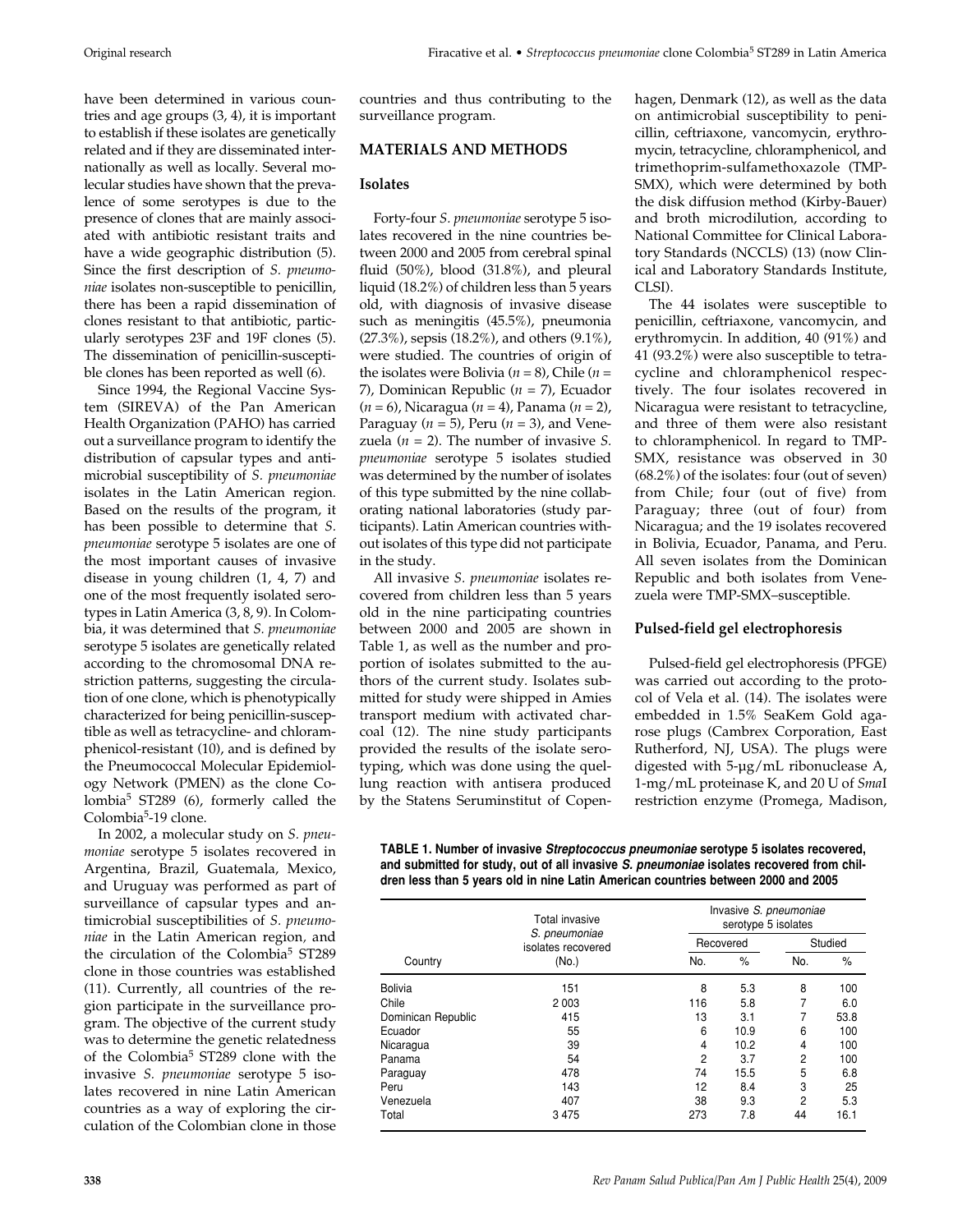WI, USA). *S. pneumoniae* Spn 1439-106 (ATCC BAA-341) was used as the reference for electrophoretic pattern A of the clone Colombia<sup>5</sup> ST289 (10). Strain R6 (donated by Alexander Tomasz of The Rockefeller University, New York, NY, USA) was used as a control for sample processing and electrophoretic conditions, and a lambda phage (New England Biolabs Inc., Ipswich, MA, USA) was used as a molecular weight marker. A clamped homogeneous electric field DRII apparatus (Bio-Rad Laboratories Inc., Hercules, CA, USA) was used to run the gels. Running conditions were 23 h at 11.3° C at 6 V/cm, with switch times ramped from 5 s to 35 s (14). Gels were stained with 0.5-mg/mL ethidium bromide and photographed with a Polaroid MP4 Land Camera.

#### **DNA restriction patterns analysis**

Isolate band patterns obtained by PFGE were classified according to Tenover's criteria (15) (i.e., isolates with the same number of bands and same molecular size were designated as genetically indistinguishable and assigned a single pattern, with an isolate considered closely or possibly related to the pattern when its PFGE profile differed in 2–3 bands or in 4–6 bands, respectively) and analyzed with the Fingerprinting II program (Bio-Rad), which calculates the Dice similarity coefficient  $(S_D)$  according to the electrophoretic patterns. The unweighted pair group method of average linkage (UPGMA) was used to generate a dendrogram and to determine genetic similarity between isolates.

The electrophoretic patterns identified in the current study were compared with those previously determined in Colombia and other Latin American countries (11, 16) to determine if the same patterns are present in different countries of the region.

#### **RESULTS**

All 44 invasive *S. pneumoniae* serotype 5 isolates recovered in the nine participating countries and submitted for this study were genetically related to the Colombia<sup>5</sup> ST289 clone, according to DNA restriction patterns obtained by PFGE. Figure 1 shows some of the band patterns for invasive *S. pneumoniae* serotype 5 isolates recovered across the nine countries, derived from PFGE. Table 2 **FIGURE 1. Pulsed-field gel electrophoresis band patterns of invasive Streptococcus pneumoniae serotype 5 isolates recovered from children less than 5 years old in some Latin American countries<sup>a</sup> between 2000 and 2005 <sup>b</sup>**



a Bolivia (Bol), Ecuador (Ecu), Nicaragua (Nic), Panama (Pan), Paraguay (Par), Peru (Per), and Venezuela (Ven). **b Lanes 1 and 30 contain lambda phage, lanes 2 and 29 contain reference strain R6, and lanes 3 and 28 contain clone Colom**bia5 ST289 (A). Lane 4, Bol 16 (A28); lane 5, Ecu 8 (A5); lane 6, Ecu 19 (A8); lane 7, Ecu 24 (A8); lane 8, Ecu 49 (A5); lane 9, Ecu 91 (A8); lane 10, Ecu 100 (A8); lane 11, Nic 18 (A31); lane 12, Nic 20 (A32); lane 13, Nic 34 (A); lane 14, Nic 38 (A33); lane 15, Pan 16 (A34); lane 16, Pan 75 (A34); lane 17, Par 291 (A5); lane 18, Par 577 (A5); lane 19, Par 802 (A5); lane 20, Par 1042 (A5); lane 21, Par 1213 (A5); lane 22, Per 19 (A8); lane 23, Per 20 (A8); lane 24, Per 21 (A8); lanes 25 and 26, Ven 227218 (A5); and lane 27 Ven 230183 (A5).

shows the 13 subtypes identified as derived of pattern A among the 44 isolates. Subtypes A5, A6, A8, A13, and A27, originally identified in previous studies (11, 16), comprised 61.4% of the isolates. In contrast, subtypes A28 to A35 were recognized for the first time in this study and included 38.6% of the isolates. Two of the three most frequent subtypes (A5 and A8) were found in more than one of the nine countries, whereas the remaining subtypes were found in only one country. Subtype A28 was concentrated in Bolivia. Three other countries (Panama, Paraguay, and Peru) each had one subtype. The other five countries had more than one subtype (Table 2).

According to the PFGE band patterns, all isolates identified across 15 Latin American countries in this study and in previous studies (11, 16) had a genetic similarity higher than 78.5% (Figure 2), which indicates that all of them belong to the same clonal group. Based on the results of this study and the previous studies mentioned above, a map of the geographic distribution of the main electrophoretic subtypes identified thus far in the 15 countries was elaborated (Figure 3). In addition, all electrophoretic subtypes identified in each of the 15 countries are presented in Table 3.

Isolates recovered in Nicaragua presented an approximately 340-kb restriction band. Susceptibility to TMP-SMX was mainly observed in the isolates from the Dominican Republic, which were grouped in subtype A6; the two isolates from Venezuela were grouped in subtype A5.

## **DISCUSSION**

The genetic relatedness found between the invasive *S. pneumoniae* serotype 5 isolates recovered in Bolivia, Chile, Dominican Republic, Ecuador, Nicaragua, Panama, Paraguay, Peru, and Venezuela with the clone Colombia<sup>5</sup> ST289, along with evidence of genetic relatedness among isolates found in Argentina, Brazil, Colombia, Guatemala, Mexico, and Uruguay (11), provides evidence for the assertion that this clone was disseminated in Latin America between 1988 and 2005. The low genetic diversity among *S. pneumoniae* serotype 5 isolates can be attributed to the fact that the isolates are rarely recovered from the nasopharynx and thus have a low probability for genetic exchange with isolates of different serotypes or with other microorganisms present in the bacterial flora (1).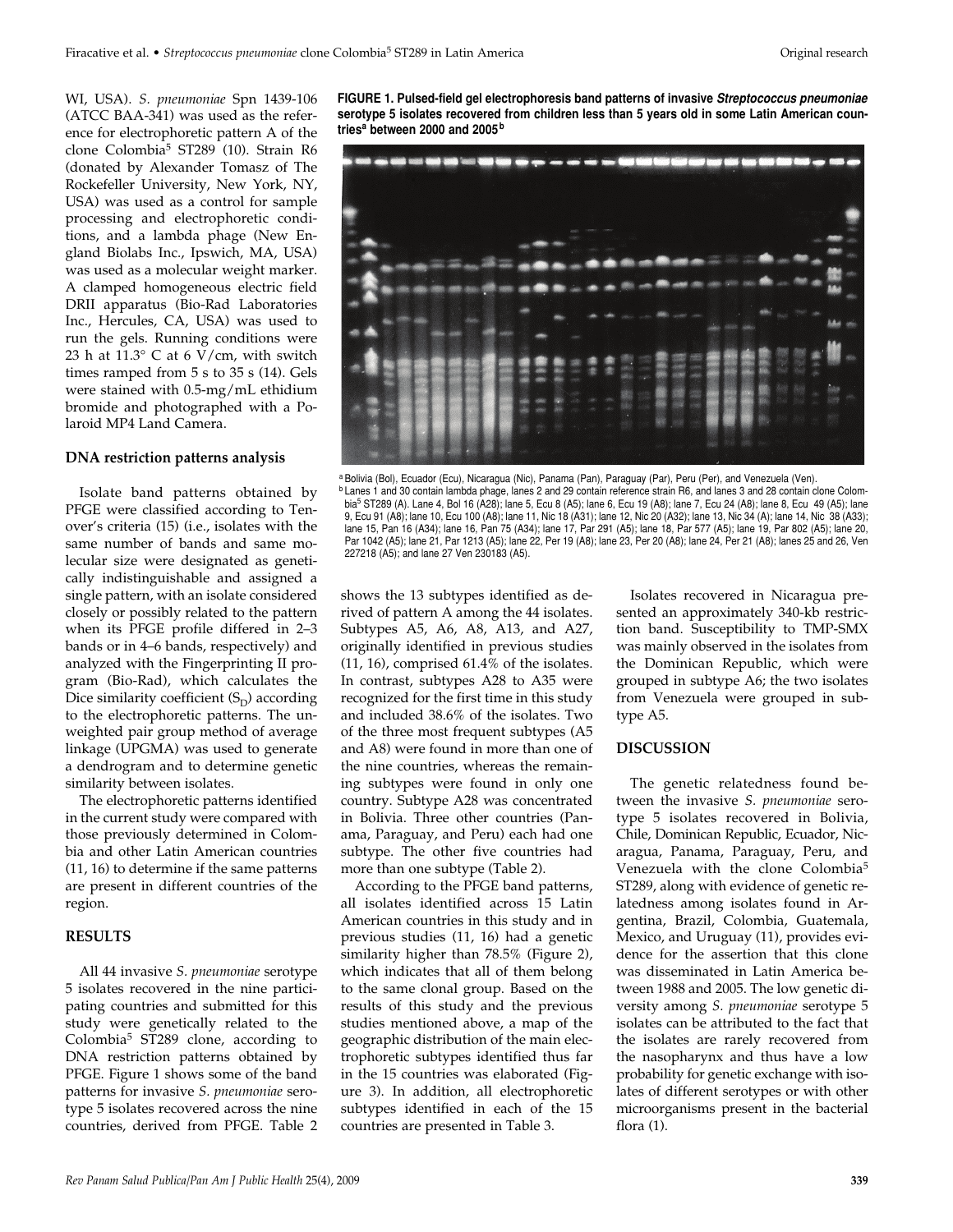Original research Firacative et al. • *Streptococcus pneumoniae* clone Colombia5 ST289 in Latin America

**TABLE 2. Distribution of invasive Streptococcus pneumoniae serotype 5 isolates recovered from children less than 5 years old, by subtypes identified through pulsed-field gel electrophoresis (PFGE) band patterns, in nine Latin American countries between 2000 and 2005**

| Subtype          | No. | $\%$ | Country (No.)                                |
|------------------|-----|------|----------------------------------------------|
| $A5^a$           | 9   | 20.5 | Paraguay (5)<br>Venezuela (2)<br>Ecuador (2) |
| A28              | 8   | 18.2 | Bolivia (8)                                  |
| A8ª              | 7   | 15.9 | Ecuador (4)<br>Peru (3)                      |
| A6ª              | 5   | 11.4 | Dominican<br>Republic (5)                    |
| A27a             | 4   | 9.1  | Chile (4)                                    |
| A30              | 2   | 4.5  | Chile (2)                                    |
| A34              | 2   | 4.5  | Panama (2)                                   |
| Ab               | 1   | 2.3  | Nicaragua (1)                                |
| A31              | 1   | 2.3  | Nicaragua (1)                                |
| A32              | 1   | 2.3  | Nicaragua (1)                                |
| A33              | 1   | 2.3  | Nicaragua (1)                                |
| A13 <sup>a</sup> | 1   | 2.3  | Dominican<br>Republic (1)                    |
| A29              | 1   | 2.3  | Dominican<br>Republic (1)                    |
| A35              |     | 2.3  | Chile (1)                                    |
| Total            | 44  | 100  |                                              |

a PFGE band pattern identified in Gamboa L, Camou T, Hortal M, Castañeda E; the Sireva-Vigía Working Group. Dissemination of Streptococcus pneumoniae clone Colombia<sup>5</sup>-19 in Latin America. J Clin Microbiol. 2002;40(11):3942– 50; and Firacative C, Moreno J, Castañeda E. Caracterización molecular de aislamientos invasores colombianos de Streptococcus pneumoniae serotipo 5, recuperados entre 1994 y 2004. Biomédica. 2006;26(2):295–301. **b PFGE band pattern of Colombia<sup>5</sup> ST289 clone.** 

Electrophoretic subtype A28 was identified in Bolivia for the first time in this study, which suggests that the subtype could be derived from one common ancestor established in the country (15). The dispersion of subtype A8 was limited to the border area between Peru, Ecuador, and Colombia, whereas subtypes A, A5, A6, and A27 have been identified in several geographically distant countries (11). These results indicate that different *S. pneumoniae* serotype 5 isolates, although all genetically related to the clone Colombia<sup>5</sup> ST289, display different dispersion behaviors in Latin America (Table 3).

Tetracycline and chloramphenicol resistance of the Nicaragua isolates (subtypes A, A31, A32, and A33) was associated with an approximately 340-kb fragment restriction that has been related to this type of resistance in the A pattern of the Colombia<sup>5</sup> ST289 clone (10) as well as some other subtypes, including A1, A3, A16, and A28 (11, 16). Tetracycline resistance can be attributed to the selec-





<sup>a</sup> Argentina (Arg); Bolivia (Bol); Brazil (Bra); Chile (Chi); Colombia (Col); Dominican Republic (Dor); Ecuador (Ecu); Guatemala (Gua); Nicaragua (Nic); Mexico (Mex); Panama (Pan); Paraguay (Par); Peru (Per); Uruguay (Uru); Venezuela (Ven). **b PFGE band patterns identified in Gamboa L, Camou T, Hortal M, Castañeda E; the Sireva-Vigía Working Group. Dissemina**tion of Streptococcus pneumoniae clone Colombia<sup>5</sup>-19 in Latin America. J Clin Microbiol. 2002;40(11):3942-50; and Firacative C, Moreno J, Castañeda E. Caracterización molecular de aislamientos invasores colombianos de Streptococcus pneumoniae serotipo 5, recuperados entre 1994 y 2004. Biomédica. 2006;26(2):295–301.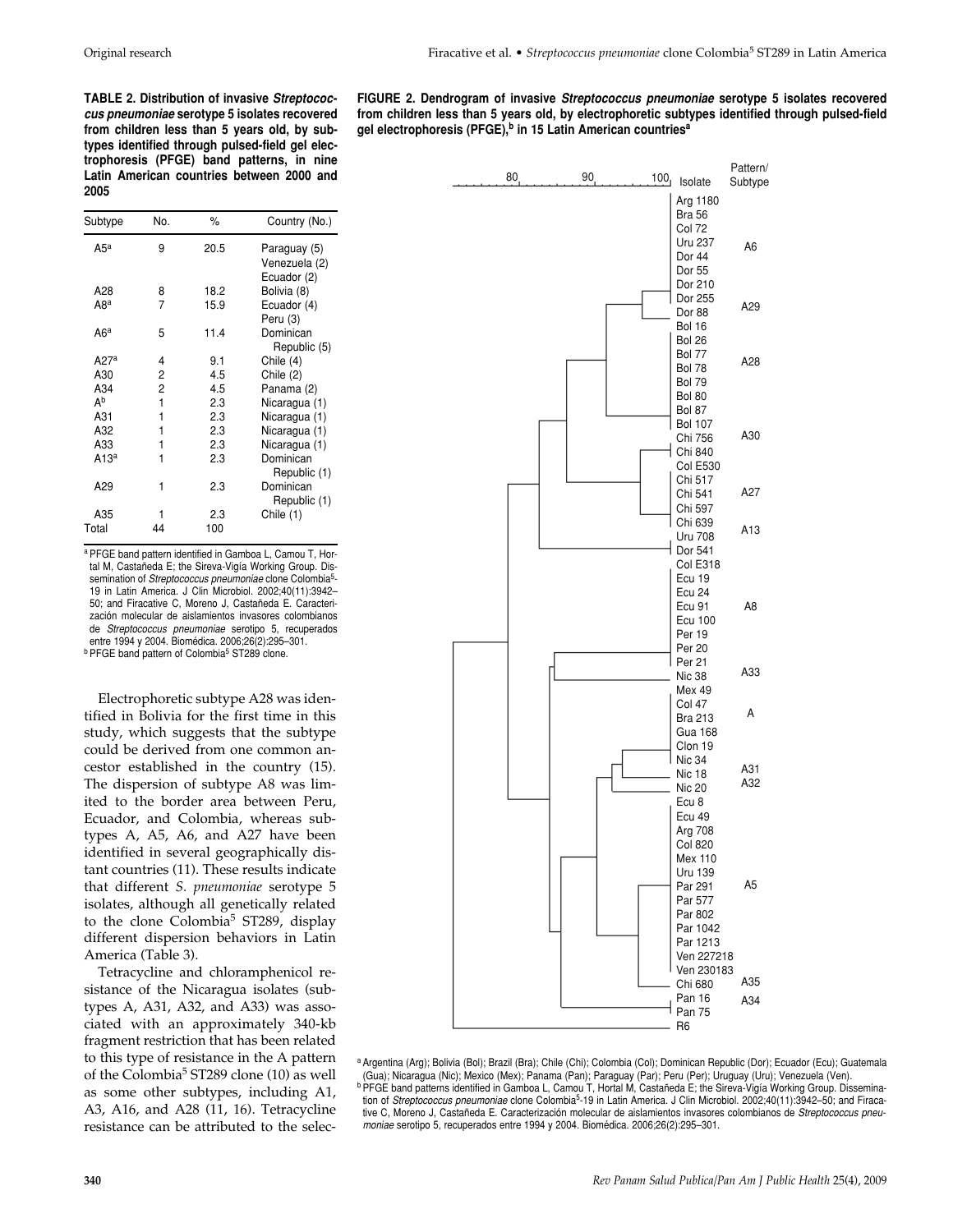**FIGURE 3. Geographic distribution of the main electrophoretic subtypes (identified through pulsed-field gel electrophoresisa) of invasive Streptococcus pneumoniae serotype 5 isolates recovered from children less than 5 years old in 15 Latin American countriesb**



aPulsed-field gel electrophoresis (PFGE) band patterns identified in Gamboa L, Camou T, Hortal M, Castañeda E; the Sireva-Vigía Working Group. Dissemination of Streptococcus pneumoniae clone Colombia5-19 in Latin America. J Clin Microbiol. 2002;40(11):3942–50; and Firacative C, Moreno J, Castañeda E. Caracterización molecular de aislamientos invasores colombianos de Streptococcus pneumoniae serotipo 5, recuperados entre 1994 y 2004. Biomédica. 2006;26(2):295–301. bArgentina, Bolivia, Brazil, Chile, Colombia, Dominican Republic, Ecuador, Guatemala, Nicaragua, Mexico, Panama, Paraguay, Peru, Uruguay, Venezuela.

tive pressure generated by the use of this antibiotic as treatment for pneumococcal diseases (1, 5). For this reason, the low frequency of tetracycline-resistant isolates found in this study (9.1%) can be explained by the fact that isolates were recovered from children less than 5 years of age, in whom tetracycline is not a recommended treatment (17). In Colombia, tetracycline is used in the treatment of pneumonia in adults (18, 19), and it has been reported that 55.6% of *S. pneumoniae* isolates recovered from patients older than 5 years of age are resistant (16). The proportion of isolates in this study that were resistant to TMP-SMX (68.2%) was lower than the overall resistance (80.8%) reported by Argentina, Brazil, Colombia,

Mexico, and Uruguay (11). The TMP-SMX resistance of *S. pneumoniae* serotype 5 isolates has been steadily increasing in Colombia (from 58.1% in 1994 to 97.6% in 2004) (11, 16) as well as other countries (e.g., in Israel it rose from 36% in 1995 to 62.8% in 1999) (20, 21). The increase in TMP-SMX resistance could indicate that this trait can be clonally propagated both within and across countries, as has occurred with other *S. pneumoniae* antimicrobial-resistant clones that have been disseminated in several countries (17, 22, 23). However, the dissemination of clones susceptible to the major classes of antimicrobial agents, such as the Colombia<sup>5</sup> ST289 clone, is probably due to virulence factors, mainly the capsular type, which

| TABLE 3. Subtypes of Colombia <sup>5</sup> ST289 clone  |  |  |
|---------------------------------------------------------|--|--|
| identified through pulsed-field gel electro-            |  |  |
| phoresis (PFGE) band patterns, <sup>a</sup> in 15 Latin |  |  |
| American countries                                      |  |  |

| Country                                                                                                                                                                        | Subtypes                                                                                                                                                                                         |  |  |
|--------------------------------------------------------------------------------------------------------------------------------------------------------------------------------|--------------------------------------------------------------------------------------------------------------------------------------------------------------------------------------------------|--|--|
| Colombia<br>Argentina<br>Bolivia<br>Brazil<br>Chile<br>Dominican Republic<br>Ecuador<br>Guatemala<br>Nicaragua<br>Mexico<br>Panama<br>Paraguay<br>Peru<br>Uruguay<br>Venezuela | A, A1, A3-A6, A8, A16-A28<br>A5, A6<br>A28<br>A, A2, A6, A7<br>A27, A30, A35<br>A6, A13, A29<br>A5. A8<br>A. A14. A15<br>A, A31, A32, A33<br>A, A3, A5<br>A34<br>A5<br>A8<br>A5-A7. A9-A13<br>A5 |  |  |
|                                                                                                                                                                                |                                                                                                                                                                                                  |  |  |

a PFGE band patterns identified in Gamboa L, Camou T, Hortal M, Castañeda E; the Sireva-Vigía Working Group. Dissemination of Streptococcus pneumoniae clone Colombia5-19 in Latin America. J Clin Microbiol. 2002;40(11): 3942–50; and Firacative C, Moreno J, Castañeda E. Caracterización molecular de aislamientos invasores colombianos de Streptococcus pneumoniae serotipo 5, recuperados entre 1994 y 2004. Biomédica. 2006;26(2):295–301.

allow them to spread and cause diseases, as opposed to the dissemination of resistant clones as a result of the selective pressure generated by the antimicrobials  $(24 - 27)$ .

Considering the fact that the Colombia5 ST289 clone has been identified outside Latin America, in countries as far away as Israel (20, 21), Portugal (22), and Mali (28), and that the frequency of *S. pneumoniae* serotype 5 isolates in Latin America varies from 2.2% in Mexico (3, 8, 9) to 15.5% in Paraguay (SIREVA II,<sup>12</sup> personal communication, 28 November 2006), it is possible that in other regions where these invasive isolates have been recovered in similar percentages, such as Africa (e.g., 14% in Gambia (29), 13% in Kenya (30), and 10% in Mozambique  $(31)$ ), the Colombia<sup>5</sup> ST289 clone may be circulating undetected. For example, in Canada, before 2005, serotype 5 isolates were rarely recovered, but currently they are commonly recovered from adults and are related to the Colombia<sup>5</sup> ST289 clone (M. Lovgren, National Centre for Streptococcus, Edmonton, Alberta, Canada, personal communication, 9 February 2007). Therefore, systematic study of the genetic relatedness between the isolates and the clone is recommended to

<sup>12</sup> Network Surveillance System for the Bacterial Agents Responsible for Pneumonia and Meningitis.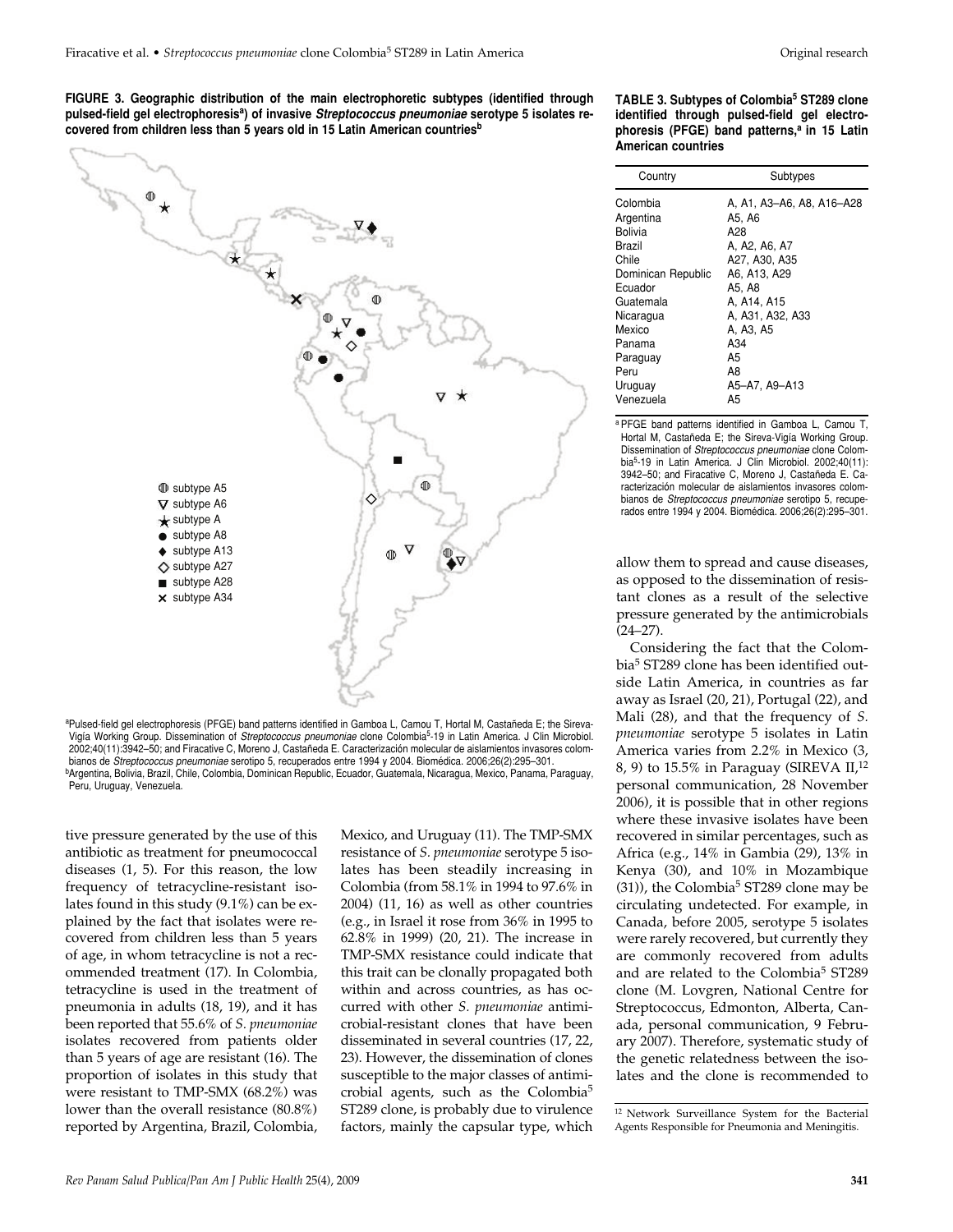contribute to the molecular surveillance of the *S. pneumoniae* serotype 5 isolates.

In contrast to the first report about the circulation of the Colombian clone in some countries of Latin America (11), this study was limited by the fact that not all *S. pneumoniae* serotype 5 isolates recovered by the participating countries were analyzed. Although study of the unexamined isolates is recommended, to complement the results of the current study, it was possible, with a few number of isolates, to carry out this study's aim, which was to demonstrate the circulation of the Colombia<sup>5</sup> ST289 clone in Latin American countries where this had not been previously determined. In addition, this study provides useful information that may stimulate further research in this field.

In conclusion, the dissemination of the Colombia5 ST289 clone in Latin America supports the need for continuous surveillance of *S. pneumoniae* serotype 5 isolates in the region, because these isolates are associated with TMP-SMX resistance and are one of the main causes of invasive diseases in Latin American countries (3, 24). Moreover, current surveillance programs designed to establish genetic relatedness among invasive *S. pneumoniae* serotype 5 isolates, which are not included in the heptavalent conjugate vaccine currently available in Latin America, could contribute to evaluation of the selective pressure that may be generated when the 9-valent and 11-valent vaccines are introduced by allowing for the detection of genetic changes of the isolates or the emergence of new clones (3).

**Acknowledgments**. Financial support for this project was provided by the Canadian International Development Agency, the Instituto Nacional de Salud in Colombia, and PAHO, which also provided technical and logistic support. The authors thank the Microbiology Group at the Instituto Nacional de Salud, for their help and collaboration during the development of this work, and the following members of the SIREVA II working group: Christian Trigoso, Erick Machicao, Marcia Ferrel, Nancy Titichoca, Percy Halkyer, Olivier Ronveaux, Esther Damiani, Erika Ruiz, Alberto Durán, Indira Alparo, Ricardo Arteaga, Víctor Hugo Velasco, Ramiro Cisneros, Patricio Gutierrez, Ximena Aguilar, Carlos Terán, Marco Antonio Caballero, Willy Gantier, Teresa Guzmán, Lilian Zabalaga, Ramiro Fabiani and Patricia Guarayos (Bolivia); Mabel Seoane, Bianca Rojas, and Juan Carlos Hormazábal (Chile); Jesús M. Feris-Iglesias, Zacarías Garib, Elizabeth Gómez, Chabela Peña, Josefina Fernández, Pablo Mancebo, Hilma Coradín, Mirna Novas, Milagro Peña, Gilda Tolari, Florencia Méndez, Olivia Henríquez, Genara Santan, and Elba Holguín (Dominican Republic); Yolanda Narváez, Javier Sánchez,

Nelly Navarrete, María del Carmen González, Nancy Vásconez, Fátima Franco, Catalina Yépez, Patricia Parrales, and Rosa de Farah (Ecuador); Armengol Ortiz, Bayardo Urbina, Fernando Vélez Páiz, Yorlene Cano, Tania Estrada, Manuel de Jesús Rivera, Odemaris Osorio, Ana Julia Alvarado Orlando Rizo, Mayra Bello, Dinora Pindea, and Anabelly Zamora (Nicaragua); Raquel de Bolaños and Rubén Ramos (Panama); Mario Martínez, Gloria Gómez, Beatriz Quiñónez, Mercedes Carrillo, Crismilda Gómez, Elena Ortíz, Juana Ortellado, Miriam Rivas, Myriam Leguizamón, Edelira Ayala, Natalie Weiler, Rossana Franco, and Mercedes Alvarez (Paraguay); Susana Díaz Velasco, Víctor Suárez Moreno, Jorge Medrano Galoc, Carolina Cerna, María Vilca, Luis Huamaní Palomino, María Ticona, Roger Zapata, César Bueno Cuadra, Washington Toledo Hidalgo, Lucia de Oliveira, Lilian Patiño Gabriel, Elsa Oré, Violeta López, Luis Marocho Quispe, Rito Zerpa Larraure, Augusto Valencia, Juan Carlos Riveros, Javier Soto Pastrana, Nazario Silva Astete, Máximo Camiña Quispe, Surama Quispe Cuno, Freddy Delgado Díaz, Luz Calderón, Cruza Mamani Espinoza, Wilmer Holgado, Víctor Sucñer Cruz, Nira Huanca Yapo, and Henry Zevallos Valdez (Peru); and Mireya Suárez, Faviola González, Evelys Villarroel, Carmen Moreno, Graciela Maggi, Pablo Gutiérrez, and Lissette Sandrea (Venezuela).

# **REFERENCES**

- 1. Hausdorff WP, Feikin DR, Klugman KP. Epidemiological differences among pneumococcal serotypes. Lancet Infect Dis. 2005;5(2): 83–93.
- 2. Department of Health and Human Services (US), Centers for Disease Control and Prevention [homepage on the Internet]. Atlanta: CDC; c2005 [cited 2006 Nov 22]. Pneumonia among children in developing countries; [about 2 screens]. Available from: http:// www.cdc.gov/ncidod/dbmd/diseaseinfo/ pneumchilddevcount\_t.htm.
- 3. Hausdorff WP, Bryant J, Paradiso PR, Siber GR. Which pneumococcal serogroups cause the most invasive disease: implications for conjugate vaccine formulation and use, part I. Clin Infect Dis. 2000;30(1):100–21.
- 4. Hausdorff WP, Bryant J, Kloek C, Paradiso PR, Siber GR. The contribution of specific pneumococcal serogroups to different disease manifestations: implications for conjugate vaccine formulation and use, part II. Clin Infect Dis. 2000;30(1):122–40.
- 5. McGee L, McDougal L, Zhou J, Spratt BG, Tenover FC, George R, et al. Nomenclature of major antimicrobial-resistant clones of *Streptococcus pneumoniae* defined by the Pneumococcal Molecular Epidemiology Network. J Clin Microbiol. 2001;39(7):2565–71.
- 6. Pneumococcal Molecular Epidemiology Network (PMEN) [homepage on the Internet]. Atlanta: PMEN; c2005 [cited 2006 Nov 25]. Available from: http://www.sph.emory.edu/ PMEN/index.html.
- 7. Yother J. Capsules. In: Tuomanen EI, Mitchell TJ, Morrison DA, Spratt BG, editors. The Pneumococcus. Washington: ASM Press; 2004. p. 30–48.
- 8. Di Fabio JL, Castañeda E, Agudelo CI, De La Hoz F, Hortal M, Camou T, et al. Evolution of *Streptococcus pneumoniae* serotypes and penicillin susceptibility in Latin America, Sireva-Vigía Group, 1993 to 1999. PAHO Sireva-Vigía Study Group. Pan American Health Organization. Pediatr Infect Dis J. 2001;20(10): 959–67.
- 9. Camargos P, Fischer GB, Mocelin H, Dias C, Ruvinsky R. Penicillin resistance and serotyping of *Streptococcus pneumoniae* in Latin America. Paediatr Respir Rev. 2006;7(3):209–14.
- 10. Tamayo M, Sá-Leão R, Santos Sanches I, Castañeda E, de Lencastre H. Dissemination of a chloramphenicol- and tetracycline-resistant but penicillin-susceptible invasive clone of serotype 5 *Streptococcus pneumoniae* in Colombia. J Clin Microbiol. 1999;37(7):2337–42.
- 11. Gamboa L, Camou T, Hortal M, Castañeda E; the Sireva-Vigía Working Group. Dissemination of *Streptococcus pneumoniae* clone Colombia5-19 in Latin America. J Clin Microbiol. 2002;40(11):3942–50.
- 12. Organización Panamericana de la Salud; Instituto Nacional de Salud Colombia. Programa de vigilancia de los serotipos y resistencia antimicrobiana de *Streptococcus pneumoniae* y *Haemophilus influenzae*. Manual de procedimientos. Bogotá: OPS/INSC; 2004 [cited 2006 Nov 25]. p. 41–99. Available from: http://www.paho.org/Spanish/AD/